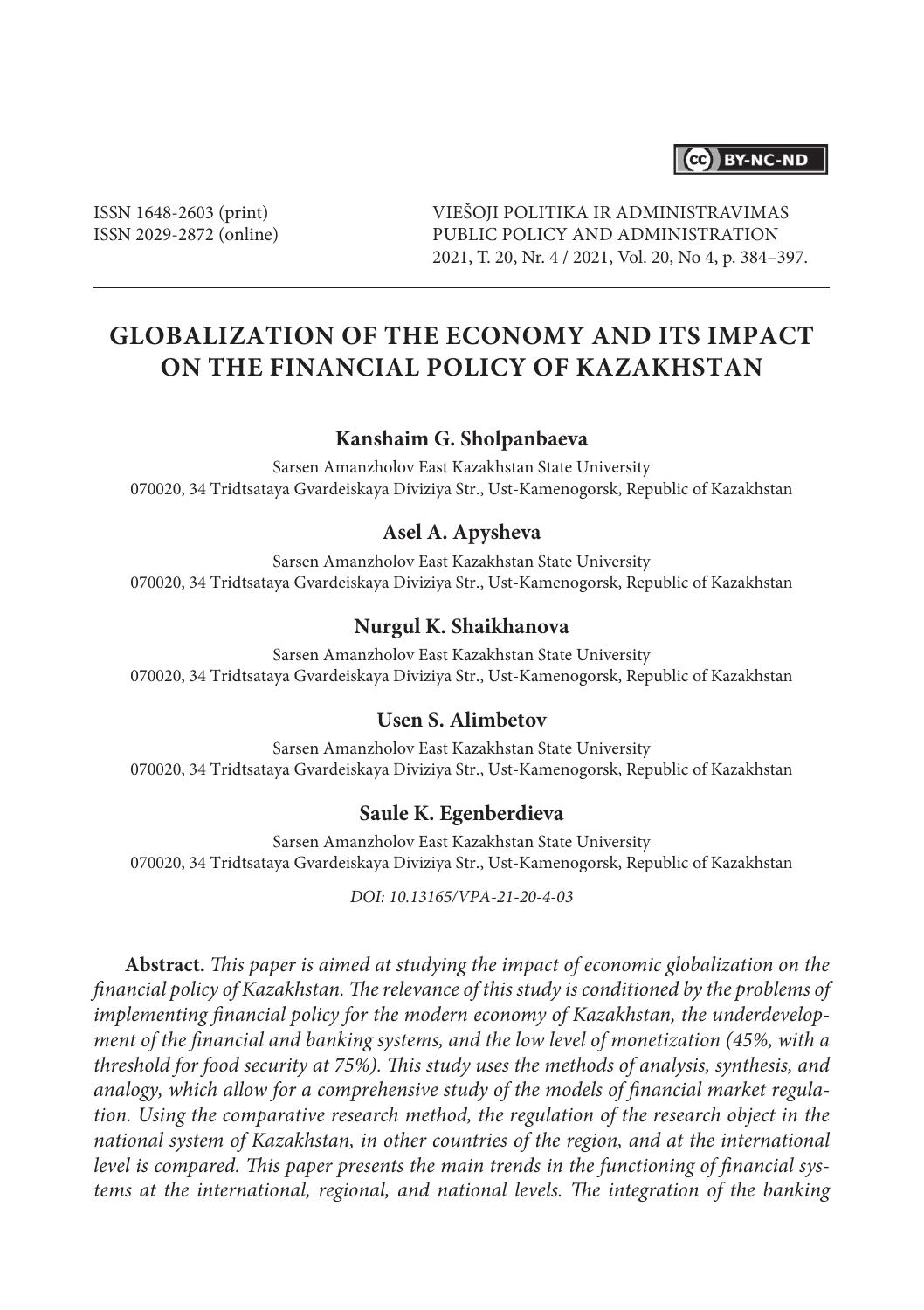*sector is classified according to the degree of development of integration processes in the financial sphere. These processes include: offensive credit integration; protective financial integration; preparatory (pre-integration); and disintegration. This study reveals that Kazakhstan is making attempts to introduce the conceptual provisions of Asian neo-industrial countries both to modernize the national economy and the financial sphere and to actively engage in regional and world financial markets and flows. It is determined that a consolidated (integrated) model of financial market regulation functions in Kazakhstan, and its advantages and disadvantages are noted. The study of the features of the financial market regulation models in other countries under the influence of globalization trends makes it possible to determine measures to improve the financial market regulation of Kazakhstan.*

**Keywords:** *economic globalisation, financial globalism, financial system, global economy, financial globalisation.*

**Reikšminiai žodžiai:** *ekonomikos globalizacija, finansinis globalizmas, finansų sistema, pasaulio ekonomika, finansų globalizacija.*

## **Introduction**

The main priority of the financial regulator in response to the challenges of globalization is to ensure price stability and maintain annual inflation within the target range (Gerasimov 2016). According to experts' forecasts, Asian financial globalism, which is characterized by duality, will be more expansive and aggressive than Euro-Atlantic globalism (Belorus 2013). As the tendencies of the last two decades show, Asian financial globalism managed, to a certain extent, to push out Western countries and turn Southeast Asia into a leading zone of the world economy, with centers of rapid development (Kuznetsov 2019a). There is every reason to predict the establishment of an Asian financial system capable of controlling financial flows of global capital, a regional monetary fund, and an Asian basket of reserve currencies (the combined foreign exchange reserves of Japan, China, Korea, and India make up three-quarters of the world's total).

The transformation of the Asian region into an active actor on the world stage amid the crisis of the Westphalian system of international relations and the Eurocentric direction of world development serves as a motivating factor in post-Soviet states' development, their inclusion in financial flows, and both regional and international markets. In particular, Kazakhstan, Kyrgyzstan, Tajikistan, and Uzbekistan have attempted to implement the conceptual provisions of Asian neo-industrial countries to modernize their national economies.

#### **Literature Review**

Most experts agree that a new economic explosion will take place in Asia (Denissova and Born 2021). At the same time, it should be noted that countries such as Russia (the Eurasian regions), Kazakhstan, and Saudi Arabia, as well as some integration groups (the European Union, the Shanghai Cooperation Organization, and BRICS – Brazil, Russia,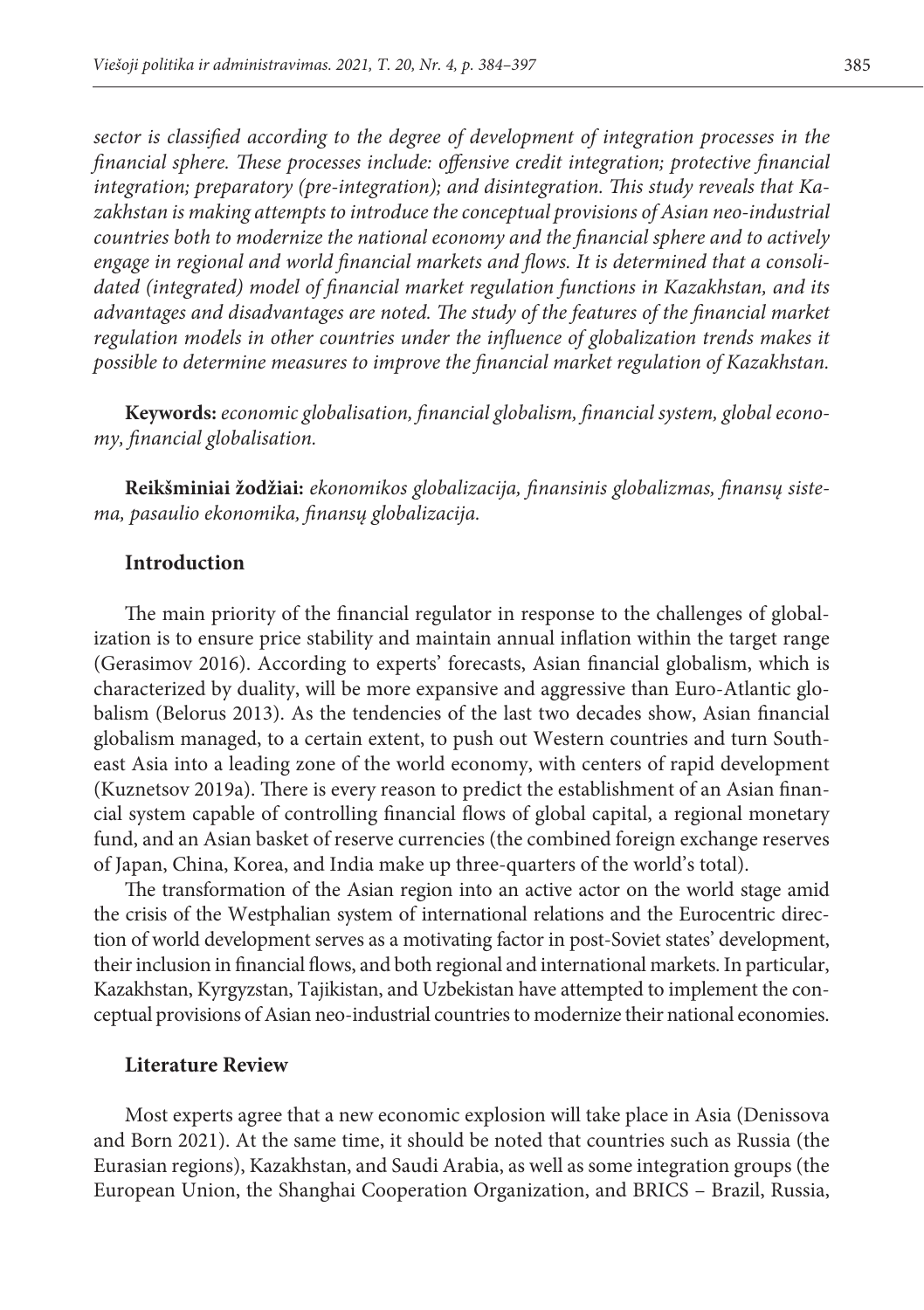India, China, and South Africa), will be able to benefit from this by joining the new global financial civilization. At the same time, an effective combination of Euro-Atlantic, Asian, and European globalism will contribute to the overall strengthening of the system of globalization and its transformation into a new economic structure – a global civilization. The newly created civilization will naturally create its own mechanisms of global governance based on the laws of the system of globalism and the global economy, including in the implementation of financial policy at the national, regional, and international levels. This notion led to the beginning of the transformation of the global financial architecture.

The underdevelopment of the financial and banking systems and the low level of monetization (45%, with a threshold for food security at 75%) remain the most pressing issues of the implementation of financial policy for the modern economy of Kazakhstan (OECD 2016). Significant fluctuations in the growth rate of gross domestic product and dependence on the global economic situation predetermine the need both to strengthen part of the endogenous component in ensuring the socio-economic development of Kazakhstan and to increase the efficiency of financial regulation of the economy.

## **Methodology**

The purpose of this paper is to investigate the impact of economic globalization on the financial policy of Kazakhstan. This was achieved through the use of both general scientific and special theoretical research methods. The methodology of this analysis involved studying the main provisions of the legislative framework that regulates the main aspects of financial policy and its state within the national system of Kazakhstan, alongside a comparative analysis of this industry both at the regional and global levels. The main research method was comparative analysis, which made it possible to compare the regulation of the research object in the national system of Kazakhstan, in other countries of the region, and at the international level. In addition, the synthesis, analogy, analytical, statistical, systemic, structural, and classification methods of analysis were used. At the theoretical level of analysis, a study of models of regulation of the financial market was carried out. At the applied level of analysis, a study of the main trends in the functioning of financial systems at the international, regional, and national levels was undertaken.

The integrative method made analysis possible at two levels: regarding the degree of integration of the financial system of Kazakhstan into the international space; and regarding the implementation of global trends into national financial policy. At this stage of globalization, financial institutions and their stages of integration were considered. The totality of this methodological base ultimately allowed for the reliability and validity of the findings to be ensured, and for the main directions for improving the financial policy of Kazakhstan to be proposed. The impact of internationalization and financial globalization on the state of the national financial system has two main directions: the penetration of foreign banks and capital and the impact of international financial risks on the activities of financial institutions; and the development of the financial sector (Ivanenko and Vanieva 2016). The integration of banking capital, which began in the middle of the 20th century, took place in several stages, which can be classified as follows according to the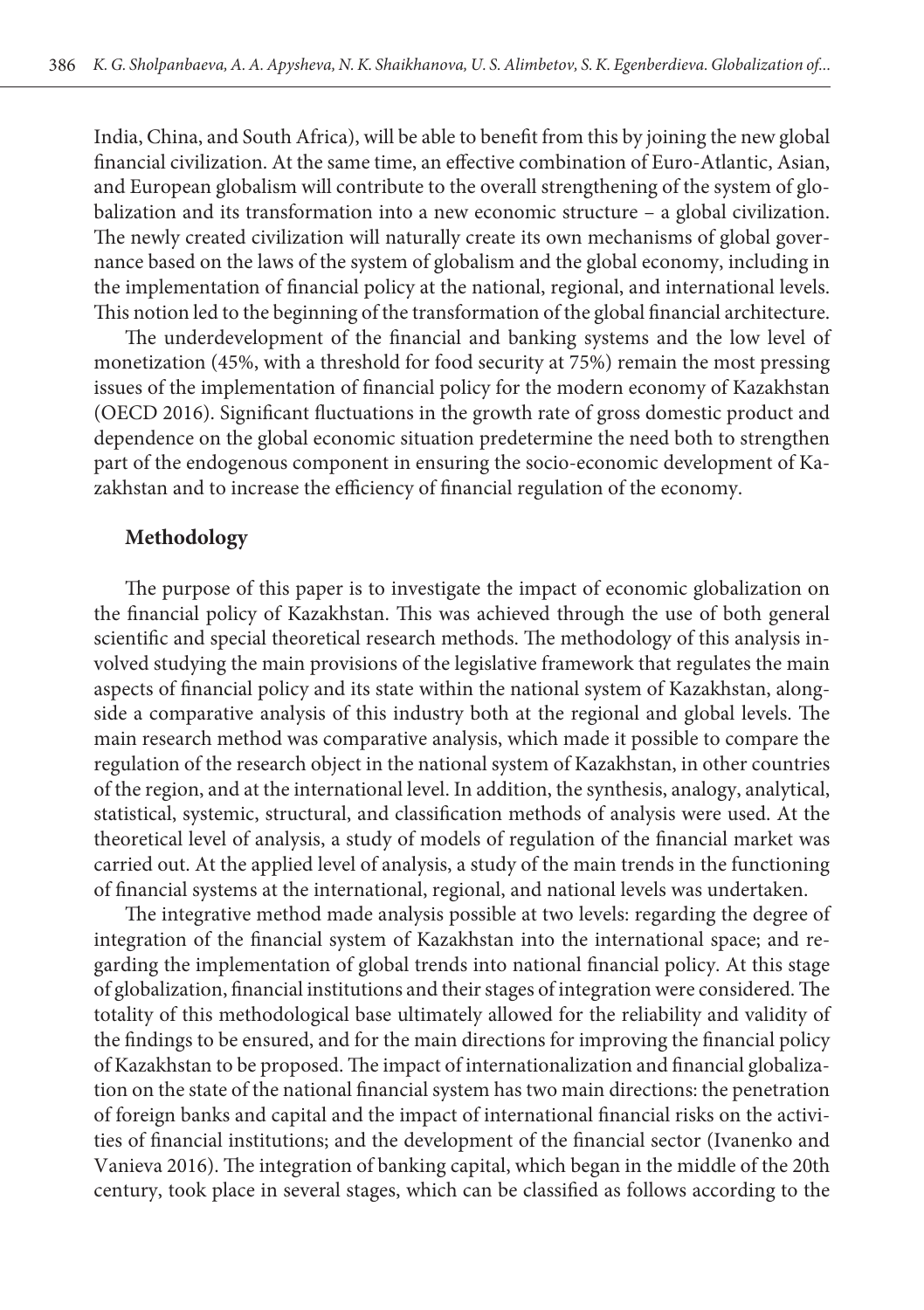degree of development of integration processes in the financial sphere: offensive credit integration; protective financial integration; preparatory (pre-integration); and disintegration (Grinberg and Rubinstein 2001).

At the same time, at the present stage of development of financial globalization it is the financial institutions of the first stage of integration that produce results. At the second stage of the integration process are the countries of Southeast Asia and Latin America, which are the main importers of new technologies that develop national financial markets and strengthen national banking systems (Alekseeva 2019). To activate the processes of the integration of national banking systems at the global level, measures have been taken to reduce the severity of protectionist restrictions on the penetration of foreign banking capital, and the volumes of its admission into national financial markets have been mutually expanded.

Kazakhstan, along with a number of other post-Soviet countries (such as Ukraine and Russia) and the countries of Central-Eastern Europe (Bulgaria, Czech Republic, Hungary, etc.) is at the third stage. The basis for the development of integration processes in national banking systems at this stage is the reorganization of state-specialized banks, which are turning into systemic credit institutions (Baygabylov et al. 2019). The fourth stage – disintegration (or conflict liberalization) – provides for the use of a double-policy regarding the penetration of foreign banking capital, and is typical of the new Balkan states, Albania, and many other post-Soviet countries.

### **Results**

When developing its financial policy, Kazakhstan needs to take into account global experience in liberalizing the inflow of foreign capital to the national financial services market (Iskakova 2013). Taking into account the special role of banks in the establishment of national financial flows, in more than 100 countries of the world there are certain restrictions on the access of foreign banks to the financial services market (Shavshukov 2013). This can lead to a decrease in the liquidity and solvency of national banks in the event of a sharp outflow of foreign capital, as well as to the redirection of credit investments into spheres that are economically profitable for foreign investors instead of those that are strategically important for the national economy. However, it should be noted that the attraction of foreign banks to the banking system of Kazakhstan also has positive consequences, which include: stimulating the increase in active operations; developing advanced information technologies and banking products; and increasing in the level of capitalization of the national banking system.

In Kazakhstan – as in most developed countries (16 EU countries, Switzerland, Iceland, Norway, and Japan) and some post-Soviet states (Armenia, Azerbaijan, and Serbia) – a consolidated (integrated) model of financial market regulation is in operation. In general, this model is used by approximately 60% of countries, including 36% of countries that exhibit fully secured regulation and the supervision of the financial market for one body (Roshylo 2021). In other countries with the structure of a single regulator, divisions that are focused on certain types of financial institutions are separated.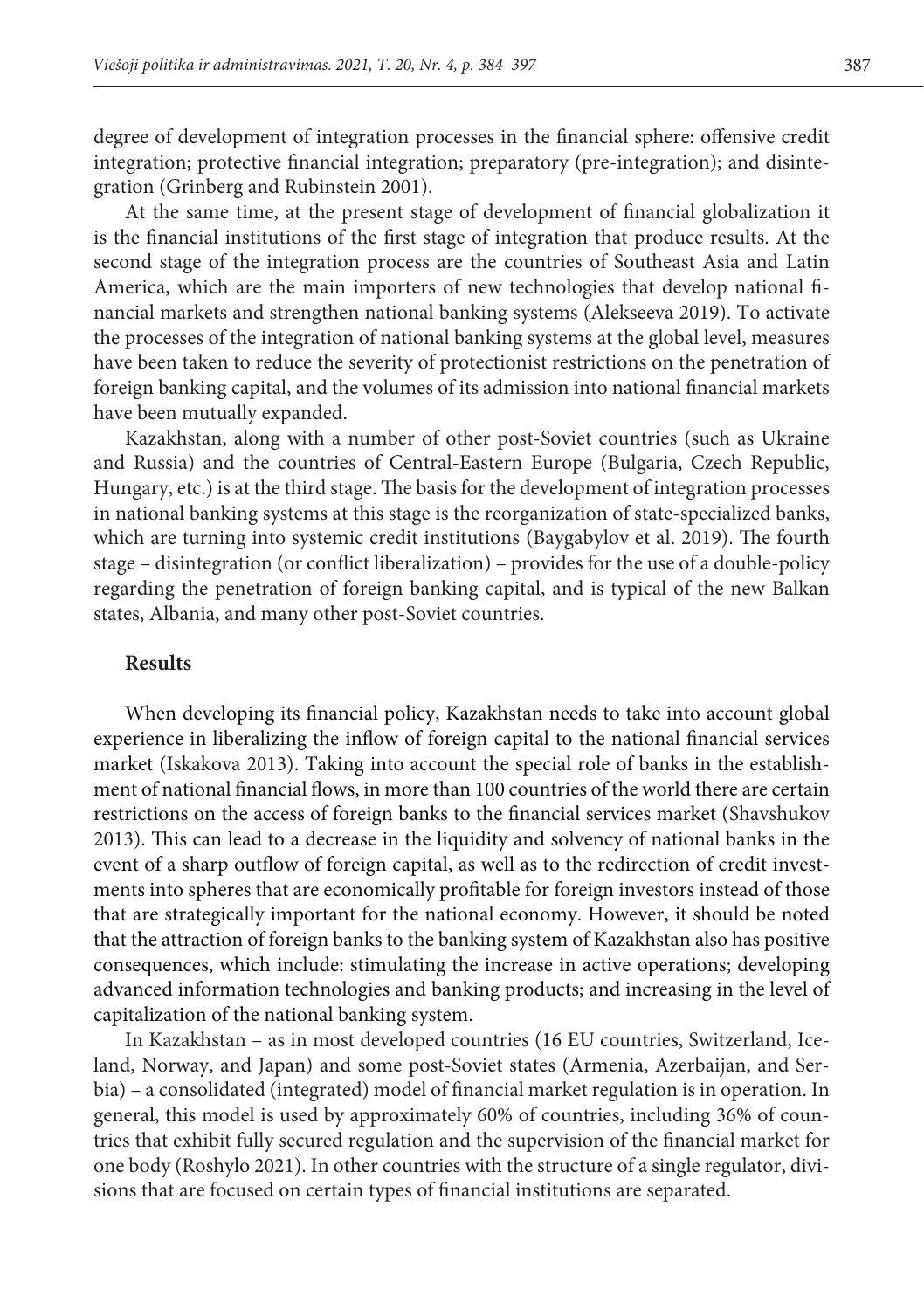The main feature of this model is that the regulation of almost all types of financial activities is concentrated within one body. This has the following advantages: unification of approaches to different types of financial institutions; economies of scale; the ability to avoid conflicts of interest; comprehensive monitoring of the financial sector; and the effectiveness of supervision on a consolidated basis. At the same time, attention should be paid to the disadvantage presented by complexity in the combination of various regulatory goals. The study of the practice of applying the integrated model of financial market regulation shows that its implementation reduces the risk of conflicts of interest between market entities. Specific characteristics of the regulatory bodies of the modern process of consolidation of regulation and supervision of the financial market include: strengthening the position of the central bank; expanding supervisory functions and powers; and playing a key role in ensuring the stable functioning of this market.

The functioning of the risk-oriented financial market regulation system based on the principles of creating a mega-regulator will make it possible to fully implement the goals and functions of financial policy in Kazakhstan, will cover all segments of this market with prudential instruments (Ponamorenko 2016), and will ensure the coordination of prudential measures with the measures of other national policies. The study of the features of the models of regulation of the financial market in other countries under the influence of globalization makes it possible to determine a number of measures to improve the regulation of the financial market in Kazakhstan:

- the strategic goal of regulation should provide expanded financing for the real sector of the economy;
- during a crisis, the financial stability of economic agents depends on the level of their liquidity (Jardaneh 2009), in connection with which the Central Bank should shift the focus in the regulation of depository corporations from monitoring profitability indicators to monitoring the solvency ratio (Tiutereva 2019);
- internal sources, not external ones, should be the priority sources of attracting funds to the financial market;
- international investment in the national financial market should be able to support the level of liquidity of the financial system;
- improving the regulation of financial intermediaries' activity in the financial market should be carried out on the basis of international standards of regulation and supervision, taking into account the national characteristics of this market.

# **Discussion**

International experience proves that the criteria for financial convergence, defined in the Maastricht Treaty, have become a significant condition for EU countries in the process of ensuring fiscal sustainability and stability (Ryaskova 2019). At the same time, a significant task in modern conditions, both in countries with developed and transitional economies, is to ensure the mutual consistency of budgetary and monetary policies. In this direction, the Concept of a new budgetary policy, developed within the framework of the Address of the President of Kazakhstan "Strategy Kazakhstan–2050", determined the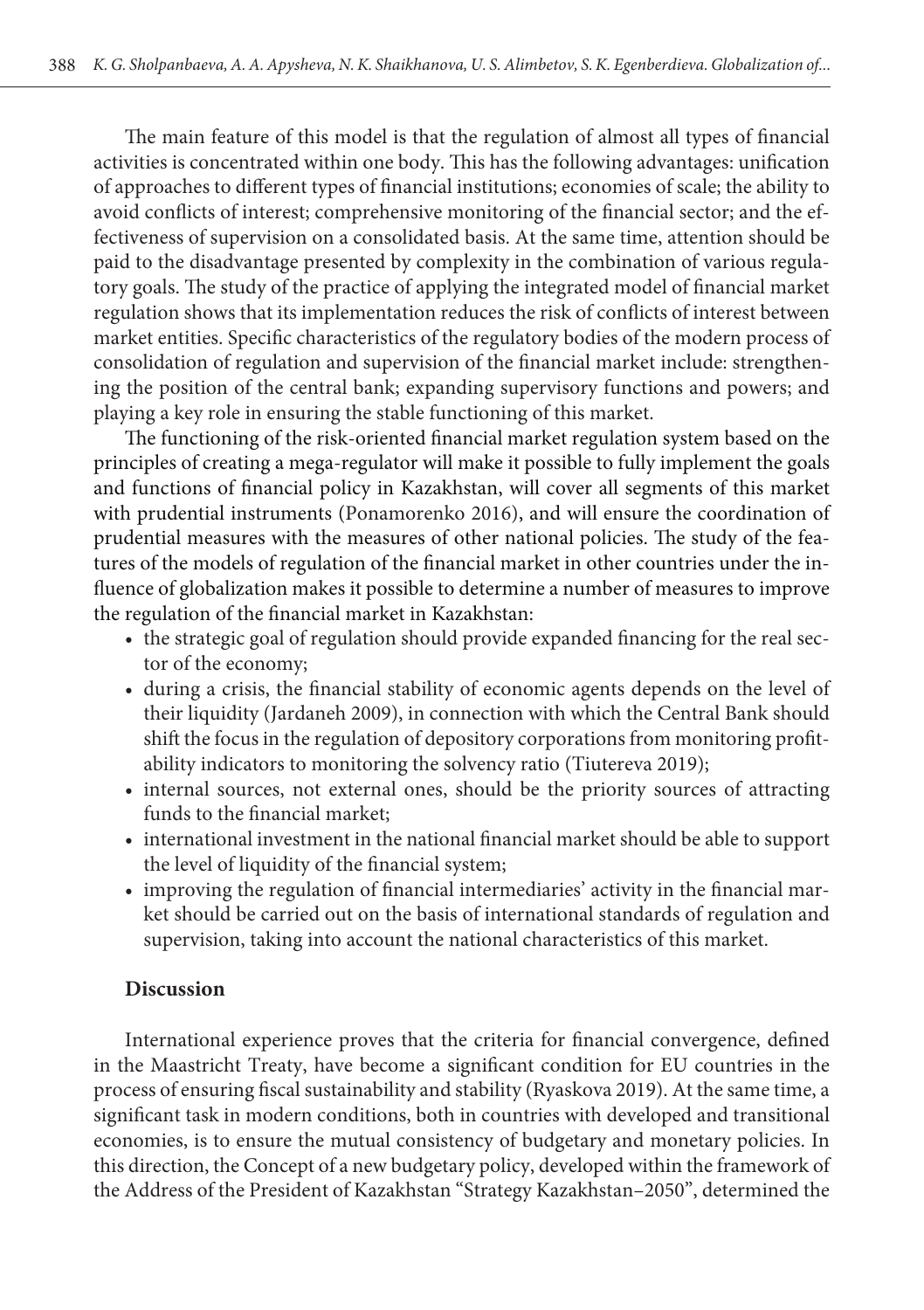need for the National Bank to maintain the parameters laid down in medium-term budget plans (Official Information Source…, 2018). At the same time, it was decided that no emission would be carried out to finance the national budget deficit. The National Bank was instructed to continue pursuing the inflation-targeting policy while maintaining the independent float arrangement.

The main priority of the financial regulator in response to globalization is to ensure price stability and maintain annual inflation within the target range. Specifically, 5–7% inflation was planned for 2018, and 4–6% for 2019, with a further decrease to 4%. However, in 2018–2019, a situation of excess liquidity remained in the Republic, which led to withdrawal by the National Bank to prevent inflationary risks. In response to globalization challenges, the priority in the activities of the financial regulator is to ensure the stability of banks and sufficient lending to the economy, thereby increasing the financial stability of the banking sector (Abzhalelova, Zhunusova, and Bektenuly 2019). If we compare the rates of development of the world economy according to the statistics of the World Bank, considering the growth of GDP and the rate of inflation, we can create four groups of countries. To obtain a qualitative scatter in this analysis, the sample was composed of the countries of the former USSR, their closest Eastern and Central European neighbors, countries that have comparable debt to the International Monetary Fund (IMF) (Balyuk 2016), and a selection of other developed countries. The growth of the global economy in the last twenty years averaged approximately 2.9% per year, and the average inflation rate was 4% (Table 1).

| Country (quadrant) | <b>International</b><br>country code | <b>Inflation aver-</b><br>age, $%$ | <b>Average GDP</b><br>growth, % |  |
|--------------------|--------------------------------------|------------------------------------|---------------------------------|--|
| Argentina (IV)     | ARG                                  | 19.0                               | 2.0                             |  |
| Austria (I)        | <b>AUT</b>                           | 1.6                                | 1.8                             |  |
| Azerbaijan (III)   | AZE                                  | 8.0                                | 9.0                             |  |
| Bulgaria (III)     | <b>BGR</b>                           | 5.5                                | 3.2                             |  |
| Brazil (IV)        | <b>BRA</b>                           | 7.5                                | 2.2                             |  |
| Canada (I)         | CAN                                  | 2.0                                | 2.4                             |  |
| Czech Republic (I) | <b>CZE</b>                           | 2.2                                | 2.7                             |  |
| Germany (I)        | DEU                                  | 1.2                                | 1.5                             |  |
| Egypt (III)        | EGY                                  | 9.6                                | 4.5                             |  |
| European Union (I) | EUU                                  | 2.2                                | 1.7                             |  |
| UK(I)              | <b>GBR</b>                           | 1.9                                | 2.0                             |  |
| Georgia (III)      | <b>GEO</b>                           | 5.7                                | 5.2                             |  |
| Greece (I)         | <b>GRC</b>                           | 1.8                                | 0.6                             |  |
| Hungary (IV)       | HUN                                  | 5.1                                | 2.6                             |  |

*Table 1.* **Average inflation and GDP growth rates of selected countries**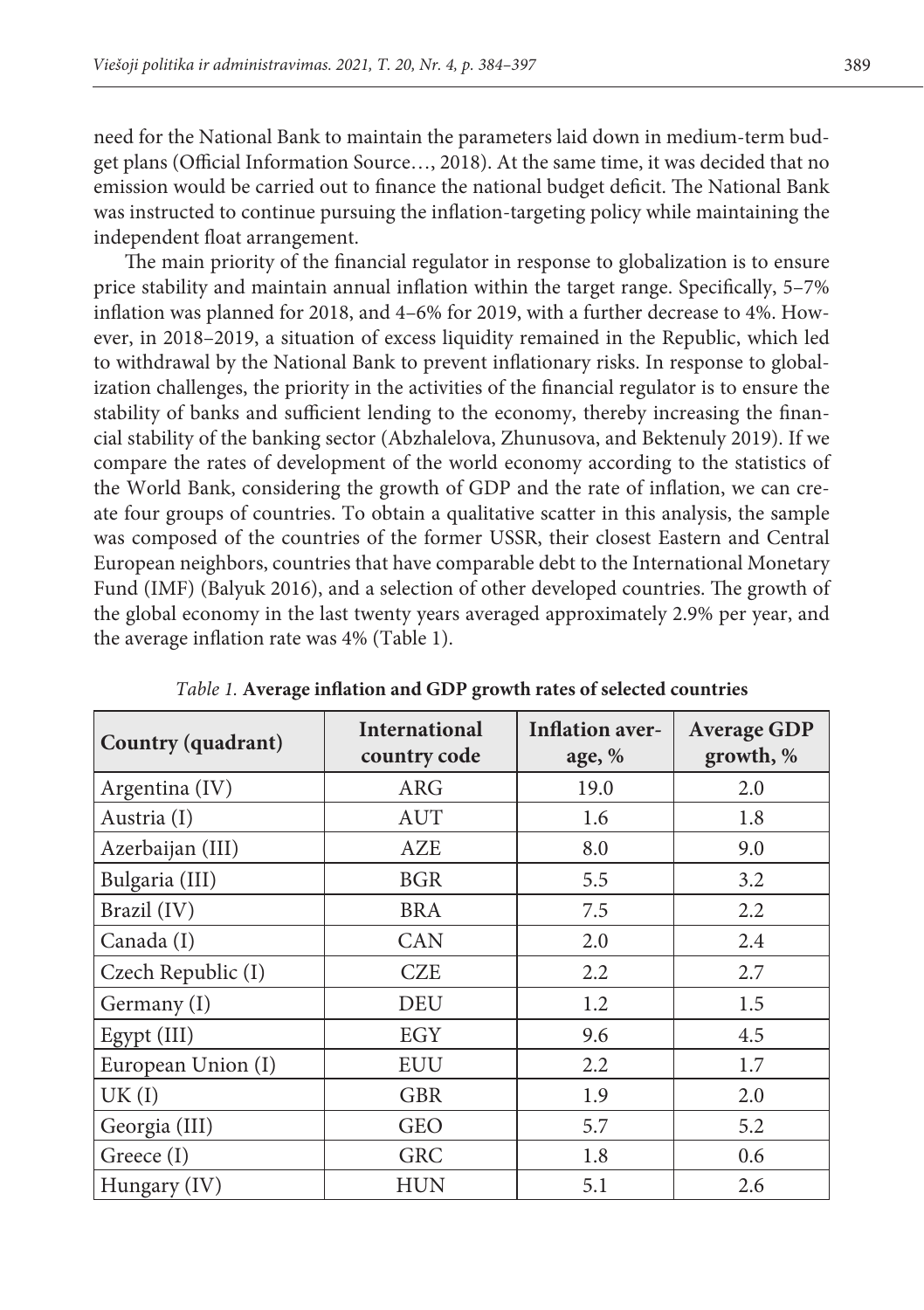| Country (quadrant)       | <b>International</b><br>country code | <b>Inflation aver-</b><br>age, % | <b>Average GDP</b><br>growth, % |  |
|--------------------------|--------------------------------------|----------------------------------|---------------------------------|--|
| Israel (II)              | <b>ISR</b>                           | 2.4                              | 3.5                             |  |
| Kazakhstan (III)         | KAZ                                  | 12.0                             | 6.0                             |  |
| Latvia (III)             | LVA                                  | 4.6                              | 4.0                             |  |
| Moldova (III)            | <b>MDA</b>                           | 12.1                             | 3.6                             |  |
| Poland (II)              | POL                                  | 2.9                              | 3.9                             |  |
| Romania (III)            | <b>ROU</b>                           | 15.8                             | 3.5                             |  |
| Russian Federation (III) | <b>RUS</b>                           | 16.7                             | 3.5                             |  |
| Slovakia (II)            | <b>SVK</b>                           | 2.7                              | 3.7                             |  |
| Slovenia (I)             | SVN                                  | 3.3                              | 2.6                             |  |
| Tajikistan (III)         | TJK                                  | 18.6                             | 7.4                             |  |
| Turkmenistan (III)       | <b>TKM</b>                           | 13.3                             | 8.5                             |  |
| Turkey (III)             | TUR                                  | 23.5                             | 4.6                             |  |
| Ukraine (IV)             | <b>UKR</b>                           | 16.9                             | 2.2                             |  |
| USA(I)                   | <b>USA</b>                           | 1.9                              | 2.3                             |  |
| Uzbekistan (III)         | <b>UZB</b>                           | 25.7                             | 6.5                             |  |
| World Economy            | WLD                                  | 4.0                              | 2.9                             |  |

*Source:* The World Bank (n.d.).

The first group of countries includes those with economies below global growth rates, but with low inflation – mainly countries with developed economies and high living standards. The second group includes economies with growth rates higher than the global one and with low inflation. Kazakhstan is included in the third group of countries, which includes countries whose economies have both growth and inflation rates higher than the global level. Within its group, Kazakhstan sits with other countries with inflation rates which are moderate relative to global trends, while some other countries in this group have very high levels. It should also be noted that Kazakhstan has a fairly high rate of economic development in comparison with the other countries of the group, being 4th place in this indicator. We can consider a balanced financial policy in the country when a significant increase in the deflator is prevented. The fourth group is composed of economies with low growth rates and high inflation rates.

Countries that are neighbors on the European continent with lower inflation rates and higher growth rates, and whose Central Bank ensures the turnover of the national currency (Poland, Hungary, Czech Republic, and Romania), should be taken as a recipient of the implementation of the norms and practices of financial policy. The policy pursued by the central banks of these countries is inflation-targeting while maintaining a free-floating exchange rate.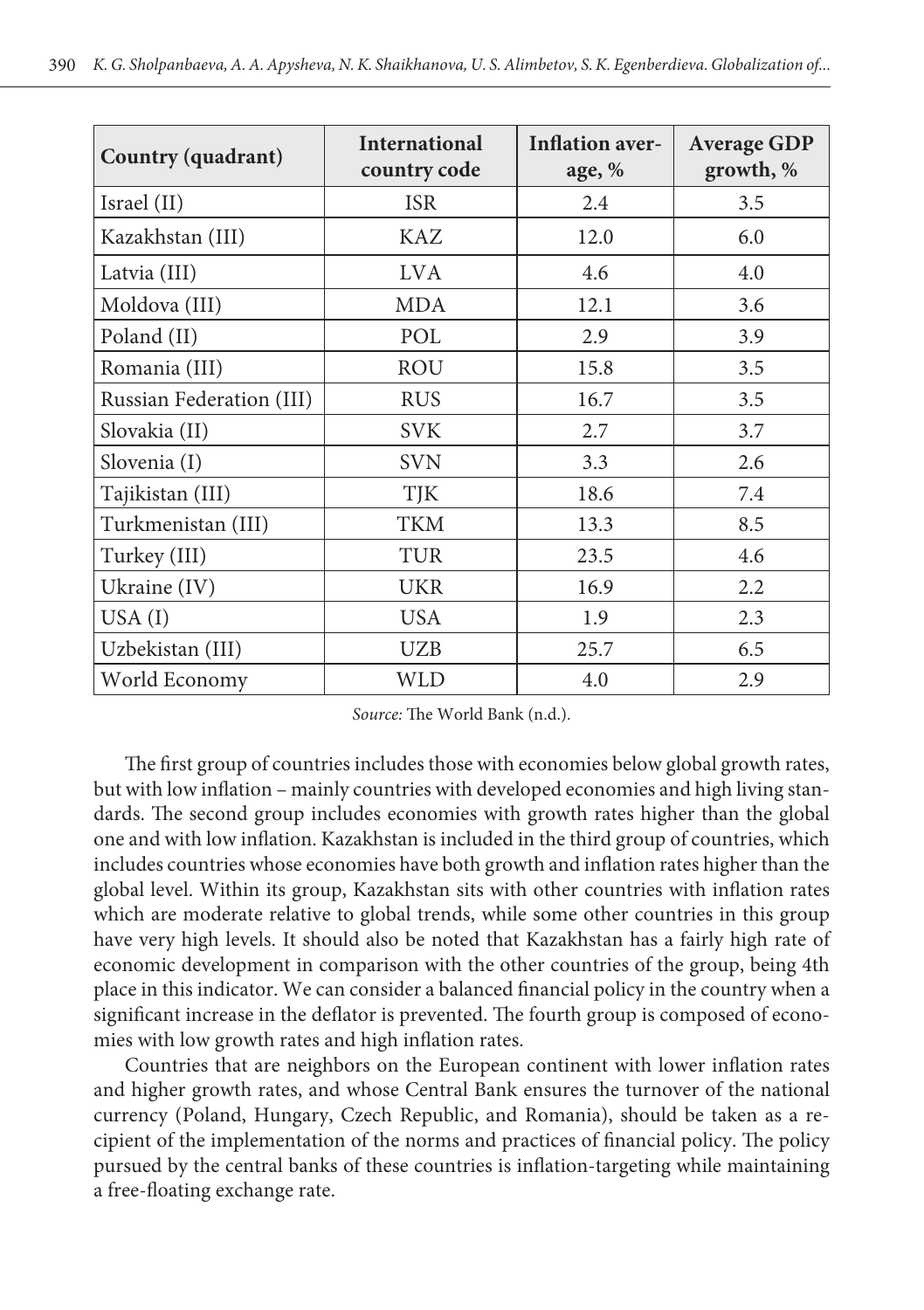At the same time, according to the results of the IMF's 2019 mission, a high rate of economic growth remains in Kazakhstan, which is caused by an effective fiscal policy as well as retail lending. Meanwhile, the IMF also note an increase in the risk of inflation, which they believe caused the National Bank to reasonably tighten its policy (IMF 2019). In general, the world economy grew on average by 3.2% per year over the 2008–2014 period. At the same time, among countries with a transitional economy, Kazakhstan is in third place in terms of economic growth (4.9%) after China (8.8%) and India (6.9%). It should be noted that even in developed countries the rates of economic growth were low or even declined: USA 1.1%; Germany 0.7%; Great Britain 0.6%; Japan 0.1%; Denmark −0.5%; Spain −0.7%; and Italy −1.3% (Gataullina 2015).

Qualifying financial globalization as an interconnection between states which develops on the basis of the cross-border possession of financial assets, IMF experts determine the level of financial integration of countries on the basis of calculating the ratio of their gross external assets and liabilities to GDP (Eurasian Economic Commission 2019). This approach, which is based on the relationship between the financial integration of countries and the liberalization of capital flows, is quite convenient as it makes it possible to assess the real impact of a country's international financial integration on its macroeconomic dynamics. In this regard, a country's greater openness to capital flows indicates the highest degree of international financial integration, and vice versa. Therefore, IMF experts believe that the most adequate indicators for assessing the level of international financial integration are indicators of the scale of the external assets and liabilities of countries, rather than institutional indicators that are based on assessing the degree and effectiveness of government regulation and capital control (Prasad et al. 2003; IMF 2001).

The highest rate of development of financial integration took place in 1990–2000 among developed countries, and to a lesser extent among low- and middle-income countries. Today, this trend continues after a slight slowdown during the 2008 crisis. As such, at the beginning of 2013, the volume of external assets/liabilities in developed countries exceeded 200% of GDP. Countries with middle and low incomes, due to the introduction of a number of measures to restrict the movement of capital, are less integrated into global financial markets; therefore, the scale of their external assets and liabilities is much smaller (Table 2).

| Country        |                | Assets             |       | <b>Liabilities</b> |       | Net international<br>investment position |         |
|----------------|----------------|--------------------|-------|--------------------|-------|------------------------------------------|---------|
|                |                | <b>USD</b> million | % GDP | <b>USD</b> million | % GDP | <b>USD</b> million                       | % GDP   |
| 1              | Argentina      | 258.0              | 0.1   | 212                | 0.0   | 46                                       | 0.0     |
| $\overline{2}$ | Armenia        | 5075               | 50.4  | 11908              | 118.3 | $-6834$                                  | $-67.9$ |
| <sup>3</sup>   | <b>Belarus</b> | 17287              | 27.3  | 47205              | 74.6  | $-29917$                                 | $-47.3$ |
| $\vert$ 4      | <b>Brazil</b>  | 730739             | 30.5  | 1556376            | 65.0  | $-825637$                                | $-34.5$ |

*Table 2.* **The international investment positions of countries with middle and low incomes as of January 1, 2013***.*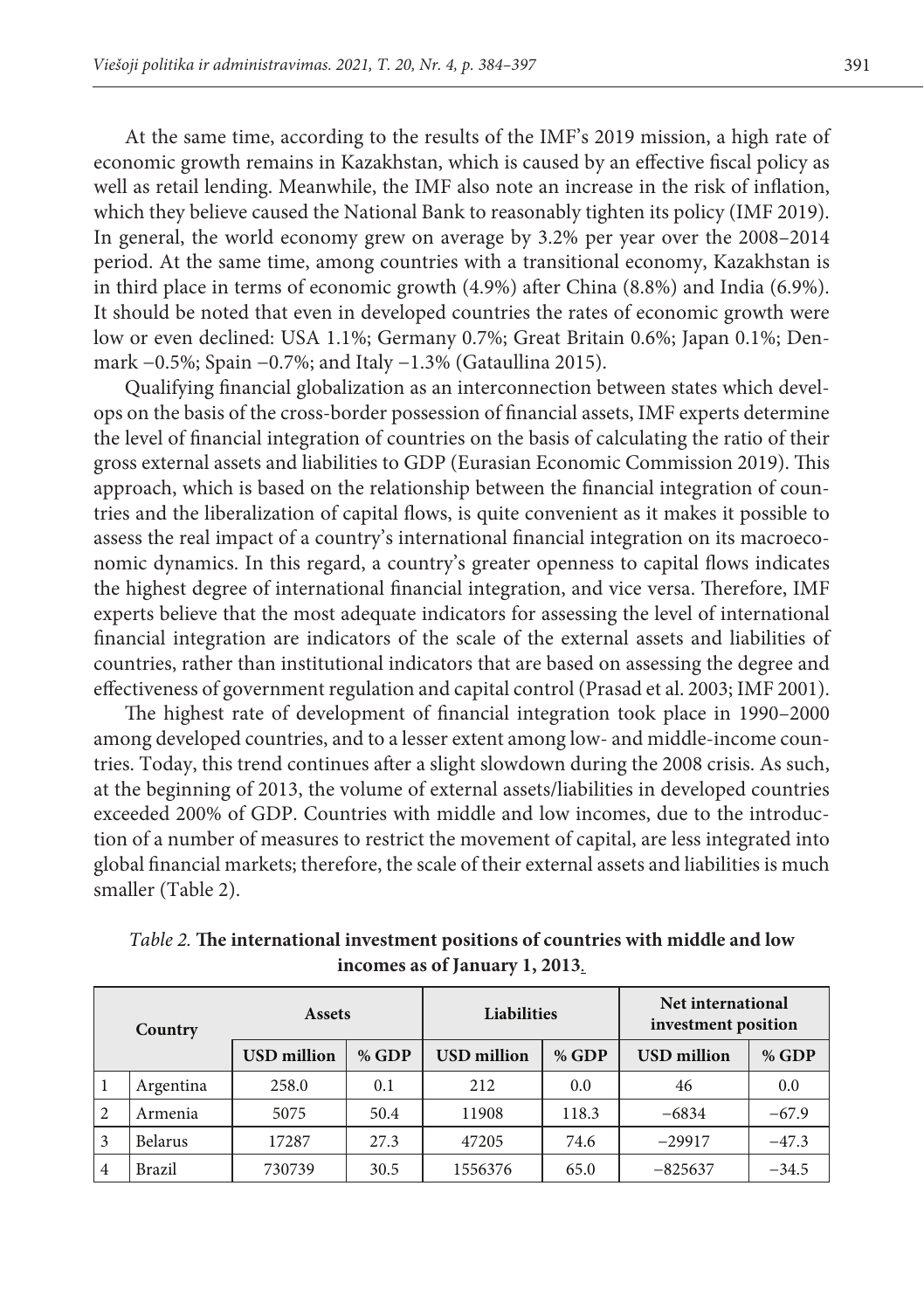| Country |               | Assets             |       | Liabilities        |       | Net international<br>investment position |         |
|---------|---------------|--------------------|-------|--------------------|-------|------------------------------------------|---------|
|         |               | <b>USD</b> million | % GDP | <b>USD</b> million | % GDP | <b>USD</b> million                       | % GDP   |
| 5       | Colombia      | 108563             | 29.7  | 199908             | 54.6  | $-91346$                                 | $-25.0$ |
| 6       | Chile         | 292729             | 109.2 | 337439             | 125.8 | $-44710$                                 | $-16.7$ |
| 7       | Costa Rica    | 15402              | 34.1  | 30681              | 68.0  | $-15279$                                 | $-33.9$ |
| 8       | Ecuador       | 22898              | 28.3  | 32526              | 40.2  | $-9628$                                  | $-11.9$ |
| 9       | El Salvador   | 7405               | 31.1  | 21203              | 89.0  | $-13797$                                 | $-57.9$ |
| 10      | Georgia       | 5798               | 36.4  | 21565              | 135.3 | $-15768$                                 | $-99.0$ |
| 11      | Hungary       | 312273             | 246.1 | 435029             | 342.9 | $-122757$                                | $-96.8$ |
| 12      | Indonesia     | 171                | 0.0   | 533                | 0.1   | $-362$                                   | 0.0     |
| 13      | India         | 443517             | 24.3  | 724010             | 39.7  | $-280493$                                | $-15.4$ |
| 14      | <b>Jordan</b> | 20431              | 65.5  | 47014              | 150.6 | $-26583$                                 | $-85.2$ |
| 15      | Kazakhstan    | 161882             | 82.4  | 187149             | 95.3  | $-25267$                                 | $-12.9$ |
| 16      | Latvia        | 31551              | 111.2 | 50571              | 178.2 | $-19020$                                 | $-67.0$ |
| 17      | Lithuania     | 21994              | 52.2  | 45020              | 106.8 | $-23026$                                 | $-54.6$ |
| 18      | Macedonia     | 4999               | 51.7  | 10512              | 108.6 | $-5513$                                  | $-57.0$ |
| 19      | Mexico        | 471159             | 40.0  | 961201             | 81.7  | $-490042$                                | $-41.6$ |
| 20      | Moldova       | 3264               | 45.0  | 8617               | 118.8 | $-5353$                                  | $-73.8$ |
| 21      | Peru          | 100052             | 50.3  | 146427             | 73.6  | $-46375$                                 | $-23.3$ |
| 22      | Romania       | 69982              | 41.3  | 184378             | 108.9 | $-114396$                                | $-67.5$ |
| 23      | Philippines   | 119321             | 47.6  | 153104             | 61.1  | $-33783$                                 | $-13.5$ |
| 24      | Turkey        | 214137             | 27.0  | 628897             | 79.2  | $-414761$                                | $-52.2$ |
| 25      | Ukraine       | 143852             | 81.6  | 203416             | 115.4 | $-59564$                                 | $-33.8$ |
|         | Average       | $\overline{a}$     | 53.7  | $\overline{a}$     | 97.3  | $\overline{a}$                           | $-43.5$ |

*Source:* IMF (n.d.).

As evidenced by the data in Table 2, the average values of key indicators of financial integration for countries with middle and low incomes lag significantly behind those of developed countries. The ineffectiveness of existing financial institutions' operation and their separation from regional specifics determine the development of new ones. So, in October 2014, China initiated the development of a parallel global financial structure – the Asian Infrastructure Investment Bank. Its main task is to invest in infrastructure projects in the Asia-Pacific region. In total, 57 countries have become members of the Asian Infrastructure Investment Bank (AIIB), including Asian regional members and Kazakhstan.

The emergence of the AIIB implies the reformation of the institutional structure of the global financial space and the regrouping of the centers of influence within it. In recent years, the United States' efforts to comply with the classic format of global financial communication within the World Bank, IMF, and Asian Development Bank have no longer found support (Lunev and Voskressenski 2016). After the 2008–2009 crisis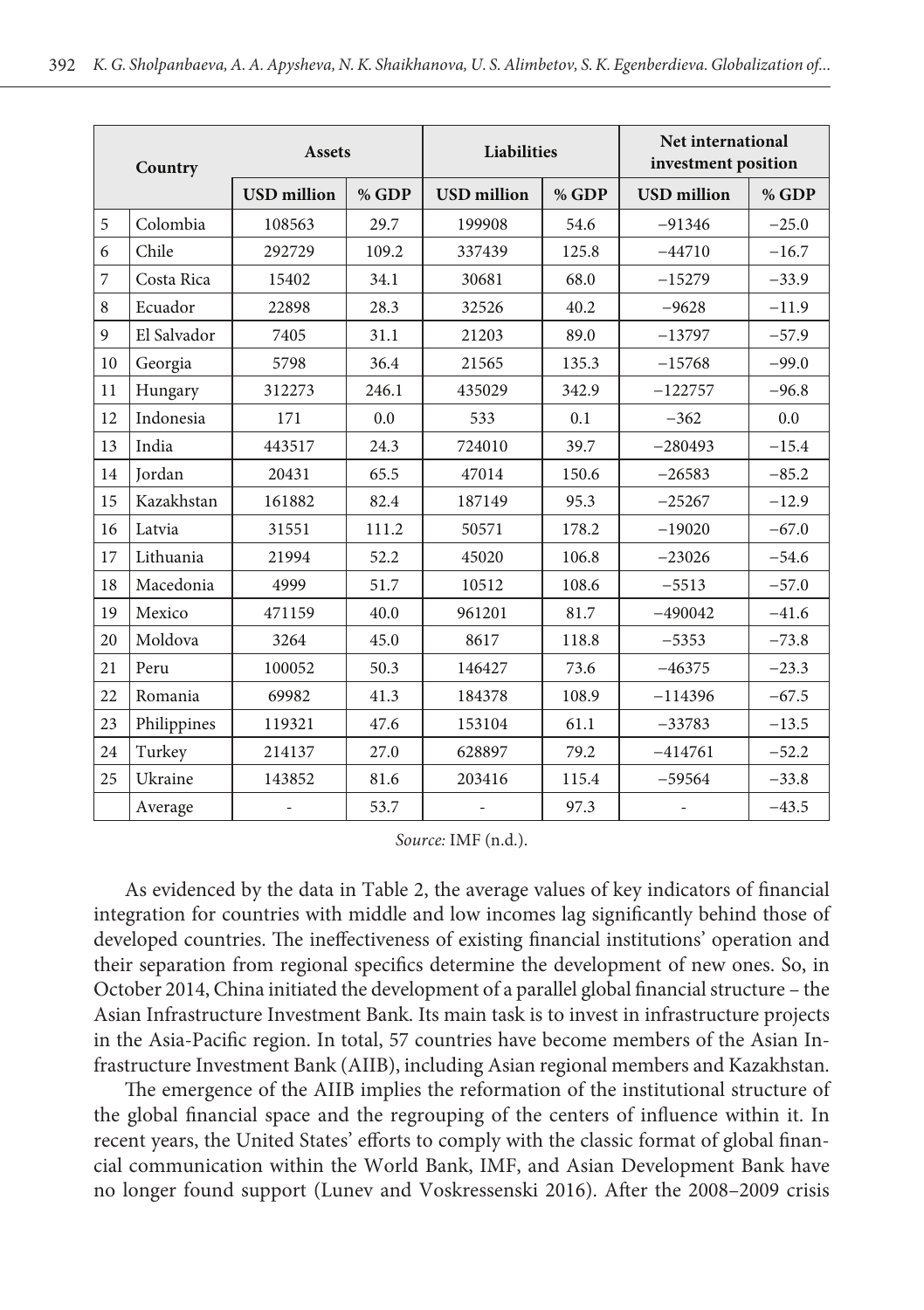there has been a tendency of de-dollarization and de-globalization of the world economy and global finance (Shavshukov 2012), in connection with which regional globalism has replaced pan-globalism. Regional alliances are being created based on common geo-economic and geopolitical interests, with a single central bank, a single currency, a consolidated budget, and a common monetary policy being implemented.

In the region under study, there was also a trend towards the unification of currencies due to their rapid spread outside the emission zone. Thus, China is seeking to turn the yuan into a regional reserve currency of Southeast Asia (Subacchi 2017). For this purpose, since 2009 China has been actively practicing a currency swap policy focused primarily on neighboring countries (Kuznetsov 2017). The People's Bank of China signed bilateral agreements with the central banks of several trading partner countries on the provision of large-scale swaps in yuan with the National Bank of Kazakhstan (7 billion yuan) to pay for the supply of Chinese goods (Kuznetsov 2019b), most notably in June 2011. Thus, a purposeful financial policy is gradually turning the Chinese yuan into a regional reserve currency of one of the most promising and dynamic regions in the world.

# **Conclusions**

- 1. Financial globalization is often viewed in the same way as economic globalization due to the former's nature as an integral part of the latter. However, it is necessary to highlight financial globalization's most important features: the significant impact of scientific and technological progress (STP) on economic development; financial liberalization; increased competition and capital mobility; growth in mergers and acquisitions; unprecedented growth of risks in the international financial system; and inconsistent consequences for national systems. At the same time, the ratio of positive to negative consequences is constantly changing. The indicators for Kazakhstan show its approach to countries with a leading position in the global financial arena. As this study indicates, Kazakhstan at its present stage of development is characterized by large-scale integration into the world community and financial flows, mutually beneficial partnerships, and close cooperation with other subjects of international relations in solving global problems. The models of financial market regulation were studied, and in the context of globalization the country demonstrates interest in a stable financial system and sustainable development at the national, regional, and global levels.
- 2. The model of regulating the financial market was developed with an analysis of its advantages and disadvantages, and policy implementation regarding the developed model was presented. It is necessary to ensure a systemic policy regarding the formation and management of monetary resources in the economy, which should be based on internal sources and mechanisms for creating resources – of great importance in the context of global instability. Countries need to adequately respond to the challenges of globalization in order to adapt to new conditions and take advantage of the opportunities this process provides in terms of positive development trends.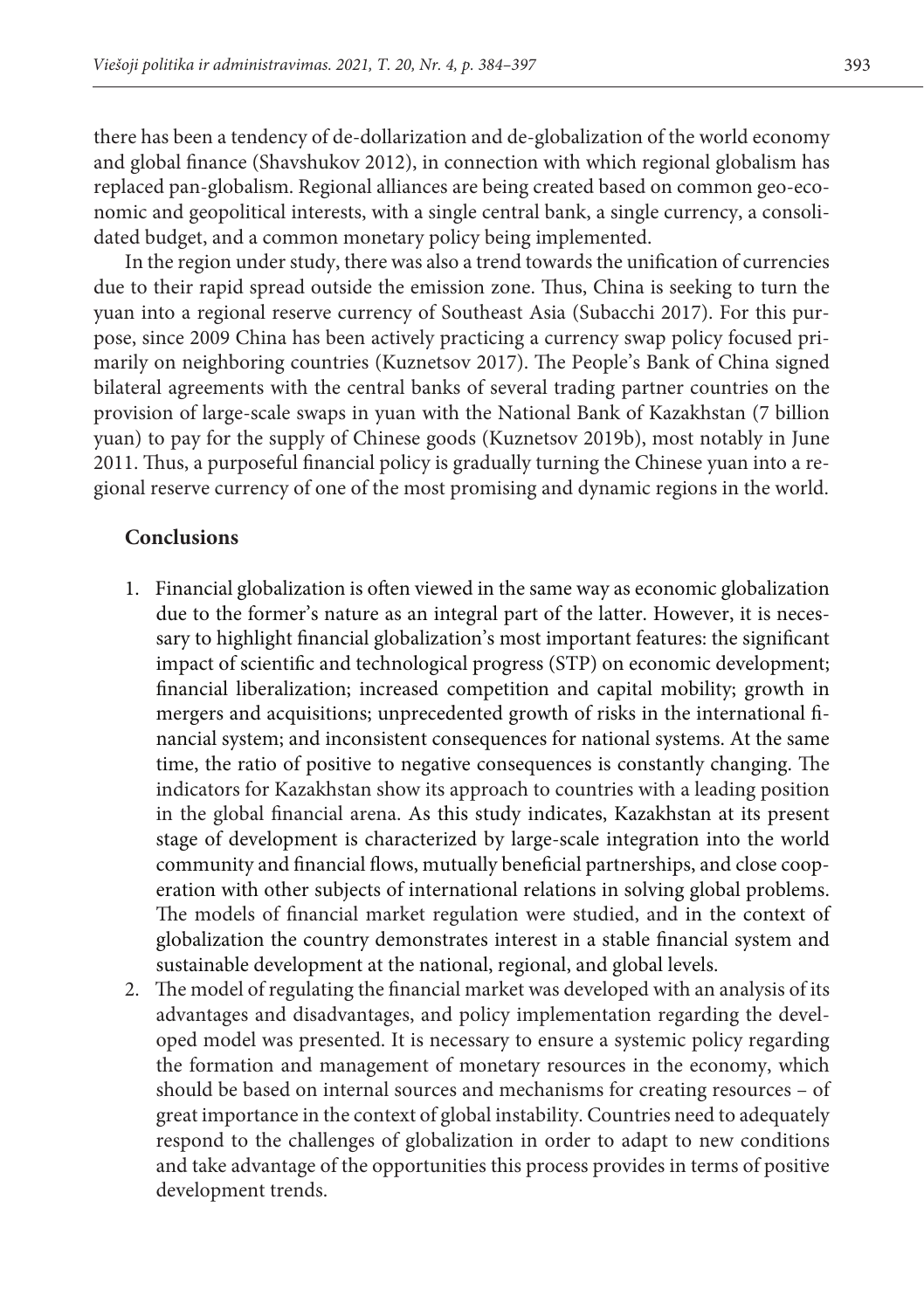# **References**

- 1. Abzhalelova, S.R., Zhunusova, A.M., and Bektenuly, M. 2019. "Financial Policy of Republic of Kazakhstan in the Conditions of Global Challenges of the Present". *Moscow Economic Journal*, no. 1, 242–251.
- 2. Alekseeva, D.A. 2019. "Conduct of Agreed Monetary Policy in the Conditions of Eurasian Integration". *Theory and Practice of Service: Economics, Social Sphere, Technology*, no. 4, 23–26.
- 3. Balyuk, I.A. 2016. "Sovereign Debts in the International Financial Market". *The World of New Economy*, no. 4, 90–97.
- 4. Baygabylov, N., Dodonov, V., Kaukenov, A., Kashkinbekov, A., Mussayeva, M., Mussina, A., Otar, E., Oshakbayev, R., Rudert, D., Satpayev, D., Seylkhanov, Y., Syzdykov, N., Tokar, P., Uakpayev, B., Khassenov, M., and Helm, T. 2019. *Transformation of the economy of Kazakhstan*. Astana: Indigo Print.
- 5. Belorus, О. 2013. "Global Forecasts and Development Realities of the World-System of Globalism". *Central Asia and the Caucasus* 15 (1): 7–16.
- 6. Denissova, N., and Born, R. 2021. "Prospects of Innovative Development of Agricultural Production on the Example of the Republic of Kazakhstan". *Scientific Bulletin of Mukachevo State University. Series "Economics"*, 8 (3): 39–45.
- 7. Eurasian Economic Commission. 2019. *The System of Integration Indicators as a Tool for Analyzing the Functioning of Regional Integration Associations*. http:// www.eurasiancommission.org/ru/act/integr\_i\_makroec/dep\_makroec\_pol/developDocs/Documents/Индикаторы%20интеграции.pdf.Gataullina, E. 2015. "State Financial Policy in Countries with a Developed and Transformational Economies". *University Economic Bulletin*, 27 (1): 149–155.
- 8. Gerasimov, G.P. 2016. "The Financial Stabilization Mechanism in Contemporary Europe". *Financial Analytics: Science and Experience*, 9 (10): 42–53.
- 9. Grinberg, R.S., and Rubinstein, A.Y. (Eds.). 2001. *Banking Systems in Reforming Economies. Russia in the Context of Foreign Experience*. Saint Petersburg: Dmitry Bulanin Press.
- 10. IMF (International Monetary Fund). 2001. "International Financial Integration and Developing Countries". In *World Economic Outlook, October 2001: The Information Technology Revolution* (pp. 145–173). Washington: International Monetary Fund. https://doi.org/10.5089/9781589060739.081.
- 11. IMF. n.d. "Special data dissemination standard: International investment position (IIP) data". Accessed May 7, 2021. http://dsbb.imf.org/Pages/SDDS/Inter-InvPos.aspx.
- 12. IMF. 2019. "Kazakhstan: Staff Concluding Statement of the 2019 Article IV". *IMF News*, November 13, 2019. https://www.imf.org/ru/News/Articles/2019/11/13/ cs111319-kazakhstan-staff-concluding-statement-of-the-2019-article-iv-mission.Iskakova, Z.D. 2013. "On Issues of Effective Development of the Financial System of Kazakhstan". *International Journal of Applied and Fundamental Research*, 8: 93–97.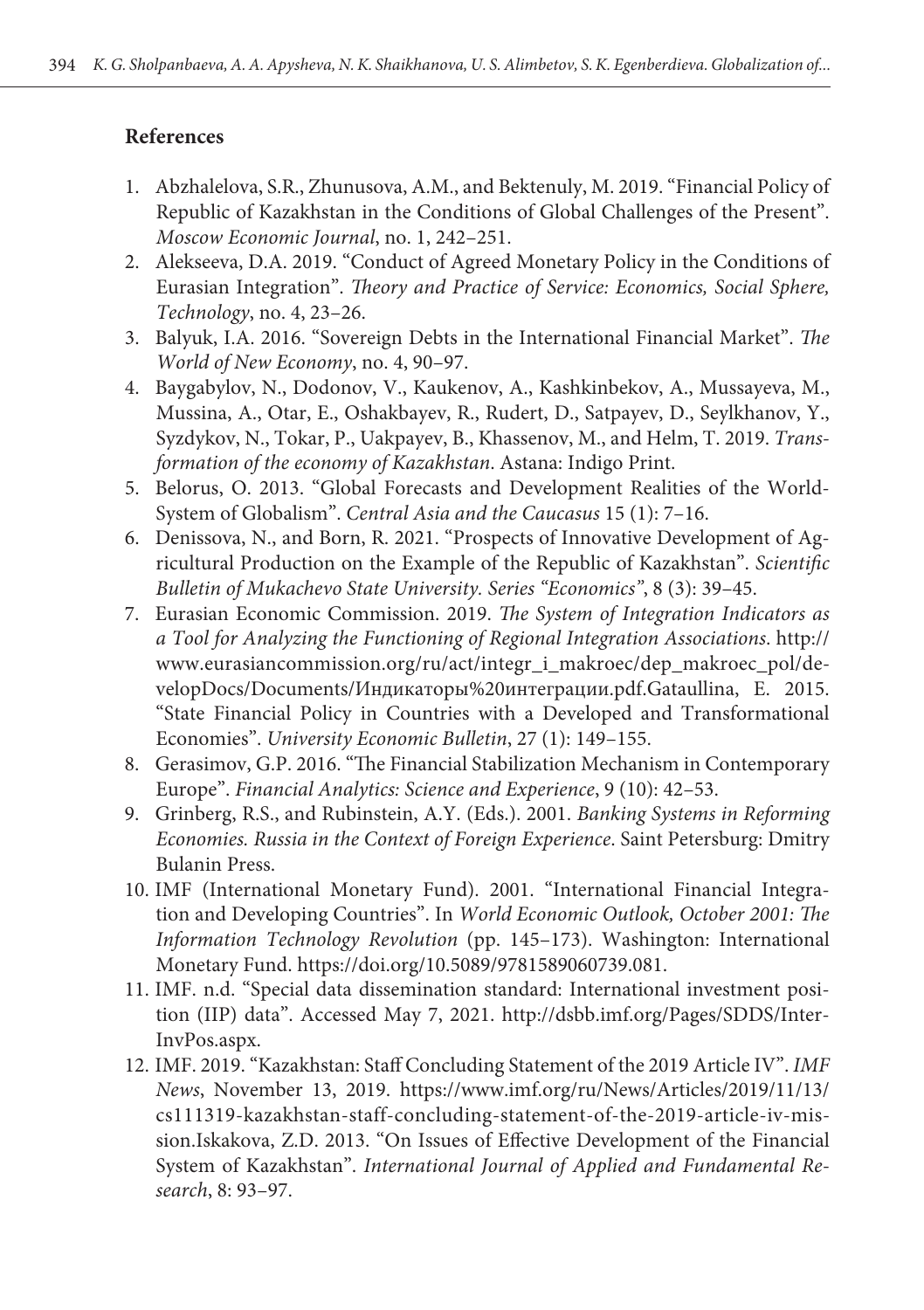- 13. Ivanenko, I.A., and Vanieva, A.R. 2016. "International Finance System: Specificities of Development in the Context of Global Instability". *Problems of Modern Economics*, 4 (60): 87–91.
- 14. Jardaneh, D. 2009. "IMF Survey: Crisis Brings Reversal of Fortune to Caucasus and Central Asia". *IMF News*, March 10, 2009. https://www.imf.org/en/News/Articles/2015/09/28/04/53/socar030909c.Kuznetsov, A.V. 2017. "China's Currency Policy: A Challenge to U.S. Hegemony?" *Finance and Credit*, 23 (16): 914–926.
- 15. Kuznetsov, A.V. 2019a. "Disintegration of the World Trade System: Reasons and Consequences". *Finance: Theory and Practice*, 23 (25): 50–61.
- 16. Kuznetsov, A.V. 2019b. "Problems of Formation of a Multipolar Financial System under the Centralization of Global Capital". *The World of New Economy*, 13 (2): 70–79.
- 17. Lunev, S.I., and Voskressenski, A.D. 2016. "Impact of Civilizational Specifics of the Biggest Countries on Their Social, Political and Economic Development: A Comparative Analysis". *Comparative Politics Russia*, 7 (3): 85–106.
- 18. OECD. 2016. *Reforming Kazakhstan: Progress, Challenges and Opportunities*. Retrieved from https://www.oecd.org/eurasia/countries/OECD-Eurasia-Reforming-Kazakhstan-EN.pdf.
- 19. Official Information Source of the Prime Minister of the Republic of Kazakhstan. 2018. "Strategic Plan 2025". https://primeminister.kz/ru/documents/gosprograms/stratplan-2025.Ponamorenko, V.E. 2016. "Organizational and Legal Foundations of Macroprudential Policy at the International and National Levels". *International Law*, no. 3, 54–71.
- 20. Prasad, E.S., Rogoff, K., Wei, S.-J., and Kose, M.A. 2003. *Effects of Financial Globalization on Developing Countries: Some Empirical Evidence*. Washington: International Monetary Fund.
- 21. Roshylo, V.I. 2021. "Securities Custody Services: International Experience". *Scientific Bulletin of Mukachevo State University. Series "Economics"*, 8 (2): 131–141.
- 22. Ryaskova, E.S. 2019. "The Impact of Globalization on the National Financial Market". *Public Administration. Web Journal*, 72: 55–69.
- 23. Shavshukov, V.M. 2012. "De-Globalization and De-Americanization of the Post-Crisis World Economy: Evaluation of scenarios". *Problems of Modern Economics*, no. 2, 97–101.
- 24. Shavshukov, V.M. 2013. "Crises of the Global Finance (1997–2013)". *Bulletin of Saint Petersburg University: Economics*, no. 4, 87–109.
- 25. Subacchi, P. 2017. "Currency in Progress and Governance in Transition: China and the Renminbi". *International Organisations Research Journal*, 12 (2): 129–145.
- 26. The World Bank. n.d. "Indicators". Accessed May 7, 2021. http://data.worldbank. org/indicator.Tiutereva, Y.D. 2019. "Trends in the Development of Banking Systems of States in the Conditions of Financial Globalization". *Azimuth of Scientific Research: Economics and Administration*, 26 (1): 341–343.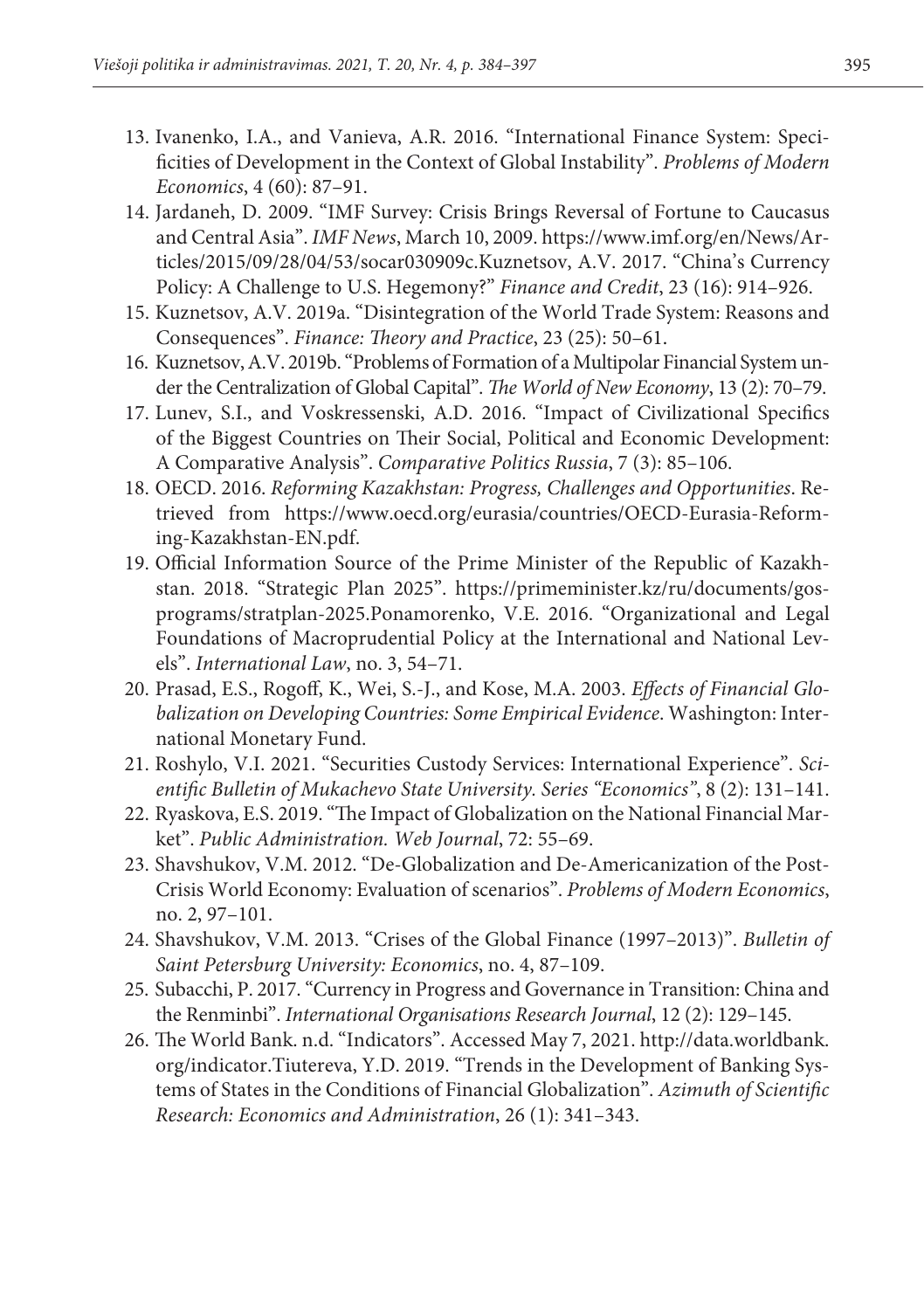Kanshaim G. Sholpanbaeva, Asel A. Apysheva, Nurgul K. Shaikhanova, Usen S. Alimbetov, Saule K. Egenberdieva

# **Ekonomikos globalizacija ir jos poveikis Kazachstano finansų politikai**

# Anotacija

*Tyrimo aktualumą lėmė finansų politikos įgyvendinimo šiuolaikinėje Kazachstano ekonomikoje problemos, finansų ir bankų sistemos neišsivystymas, žemas monetizavimo lygis (45 proc., kai maisto aprūpinimo ir saugumo riba yra 75 proc.). Šiuo darbu siekiama ištirti ekonominės globalizacijos įtaką Kazachstano finansų politikai. Tyrime buvo taikomi analizės, sintezės ir analogijos metodai, leidžiantys visokeriopai ištirti finansų rinkos reguliavimo modelius. Taikant lyginamąjį tyrimo metodą, buvo lyginamas tyrimo objekto reglamentavimas Kazachstano, kitų regiono šalių nacionalinėse sistemose ir tarptautiniu lygiu. Straipsnyje pateikiamos pagrindinės finansų sistemų funkcionavimo tendencijos tarptautiniu, regioniniu ir nacionaliniu lygmenimis. Bankų sektoriaus integracija klasifikuojama pagal integracijos procesų finansinėje sferoje išsivystymo laipsnį. Tyrimas atskleidė, kad Kazachstanas bando diegti konceptualias Azijos neoindustrinių šalių nuostatas, skirtas modernizuoti šalies ekonomikai ir finansų sferai, aktyviai įsitraukti į regionines ir pasaulio finansų rinkas bei srautus. Nustatyta, kad Kazachstane veikia konsoliduotas (integruotas) finansų rinkos reguliavimo modelis, nurodyti jo pranašumai ir trūkumai. Užsienio šalių finansų rinkos reguliavimo modelių ypatybių tyrimas veikiant globalizacijos tendencijoms leido nustatyti ir pasiūlyti Kazachstano finansų rinkos reguliavimo gerinimo priemones.*

*Kanshaim G. Sholpanbaeva –* ekonomikos mokslų daktarė (PhD), Sarseno Asmolovo Rytų Kazachstano valstybinio universiteto Ekonomikos ir teisės fakulteto Finansų ir apskaitos katedra, Kazachstano Respublika.

El. paštas: [k.sholpanbaeva5720@ust-hk.com.cn](mailto:k.sholpanbaeva5720@ust-hk.com.cn)

*Asel A. Apysheva –* ekonomikos mokslų daktarė (PhD), Sarseno Asmolovo Rytų Kazachstano valstybinio universiteto Ekonomikos ir teisės fakulteto Finansų ir apskaitos katedra, Kazachstano Respublika.

El. paštas: [aapysheva@nuos.pro](mailto:aapysheva@nuos.pro)

*Nurgul K. Shaikhanova –* ekonomikos mokslų daktarė (PhD), Sarseno Asmolovo Rytų Kazachstano valstybinio universiteto Ekonomikos ir teisės fakulteto Finansų ir apskaitos katedra, Kazachstano Respublika.

El. paštas: [n-shaikhanova@uohk.com.cn](mailto:n-shaikhanova@uohk.com.cn)

*Usen S. Alimbetov –* ekonomikos mokslų habilituotas daktaras, Sarseno Asmolovo Rytų Kazachstano valstybinio universiteto Ekonomikos ir teisės fakulteto Finansų ir apskaitos katedra, Kazachstano Respublika.

El. paštas: [alimbetov@tanu.pro](mailto:alimbetov@tanu.pro)

*Saule K. Egenberdieva –* ekonomikos mokslų daktarė (PhD), Sarseno Asmolovo Rytų Kazachstano valstybinio universiteto Ekonomikos ir teisės fakulteto Finansų ir apskaitos katedra, Kazachstano Respublika.

E. paštas: saule70@uohk.com.cn

*Kanshaim G. Sholpanbaeva –* PhD in Economics; Department of Finance and Accounting at the Faculty of Economics and Law at Sarsen Amanzholov East Kazakhstan State University, Republic of Kazakhstan.

E-mail: k.sholpanbaeva5720@ust-hk.com.cn